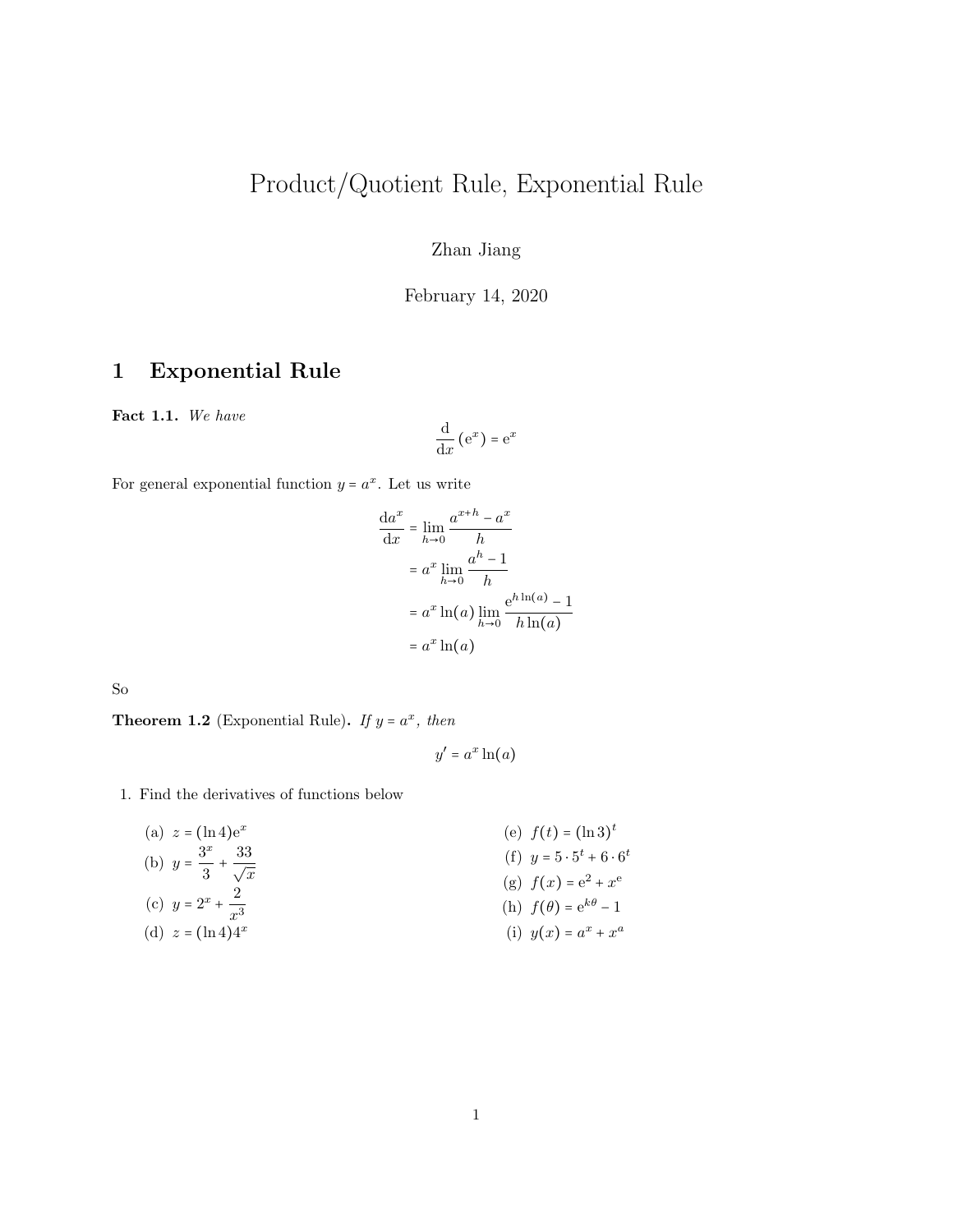### 2 The Product Rule

Suppose that we want to calculate the derivative of  $f(x)g(x)$ . The derivative is defined using limit

$$
\frac{d[f(x)g(x)]}{dx} = \lim_{h \to 0} \frac{f(x+h)g(x+h) - f(x)g(x)}{h}
$$

We have

$$
\frac{d[f(x)g(x)]}{dx} = \lim_{h \to 0} \frac{f(x+h)g(x+h) - f(x)g(x)}{h}
$$
  
\n
$$
= \lim_{h \to 0} \frac{f(x+h)g(x+h) - f(x+h)g(x) + f(x+h)g(x) - f(x)g(x)}{h}
$$
  
\n
$$
= \lim_{h \to 0} \frac{f(x+h)g(x+h) - f(x+h)g(x)}{h} + \lim_{h \to 0} \frac{f(x+h)g(x) - f(x)g(x)}{h}
$$
  
\n
$$
= \left(\lim_{h \to 0} f(x+h)\right) \left(\lim_{h \to 0} \frac{g(x+h) - g(x)}{h}\right) + g(x) \left(\lim_{h \to 0} \frac{f(x+h) - f(x)}{h}\right)
$$
  
\n
$$
= f(x)g'(x) + g(x)f'(x)
$$

<span id="page-1-0"></span>**Theorem 2.1** (Product Rule). If  $y = f(x)$  and  $z = g(x)$  are differentiable, then

$$
(f(x)g(x))' = f'(x)g(x) + f(x)g'(x) \quad or \quad \frac{d(uv)}{dx} = \frac{du}{dx}v + \frac{dv}{dx}u
$$

#### 3 The Quotient Rule

Suppose that we want to calculate the derivative of  $Q(x) = f(x)/g(x)$ . Let us write  $f(x) = g(x)Q(x)$ . Then by Theorem [2.1,](#page-1-0) we have  $f'(x) = Q'(x)g(x) + Q(x)g'(x)$ . Solve for  $Q'(x)$  we have

$$
Q'(x) = \frac{f'(x) - Q(x)g'(x)}{g(x)}
$$

$$
= \frac{f'(x) - (f(x)/g(x))g'(x)}{g(x)}
$$

$$
= \frac{f'(x)g(x) - f(x)g'(x)}{g^2(x)}
$$

**Theorem 3.1** (Quotient Rule). If  $y = f(x)$  and  $z = g(x)$  are differentiable, then

$$
\left(\frac{f(x)}{g(x)}\right)' = \frac{f'(x)g(x) - f(x)g'(x)}{g^2(x)} \quad \text{or} \quad \frac{\mathrm{d}}{\mathrm{d}x} \left(\frac{u}{v}\right) = \frac{v\frac{\mathrm{d}u}{\mathrm{d}x} - u\frac{\mathrm{d}v}{\mathrm{d}x}}{v^2}
$$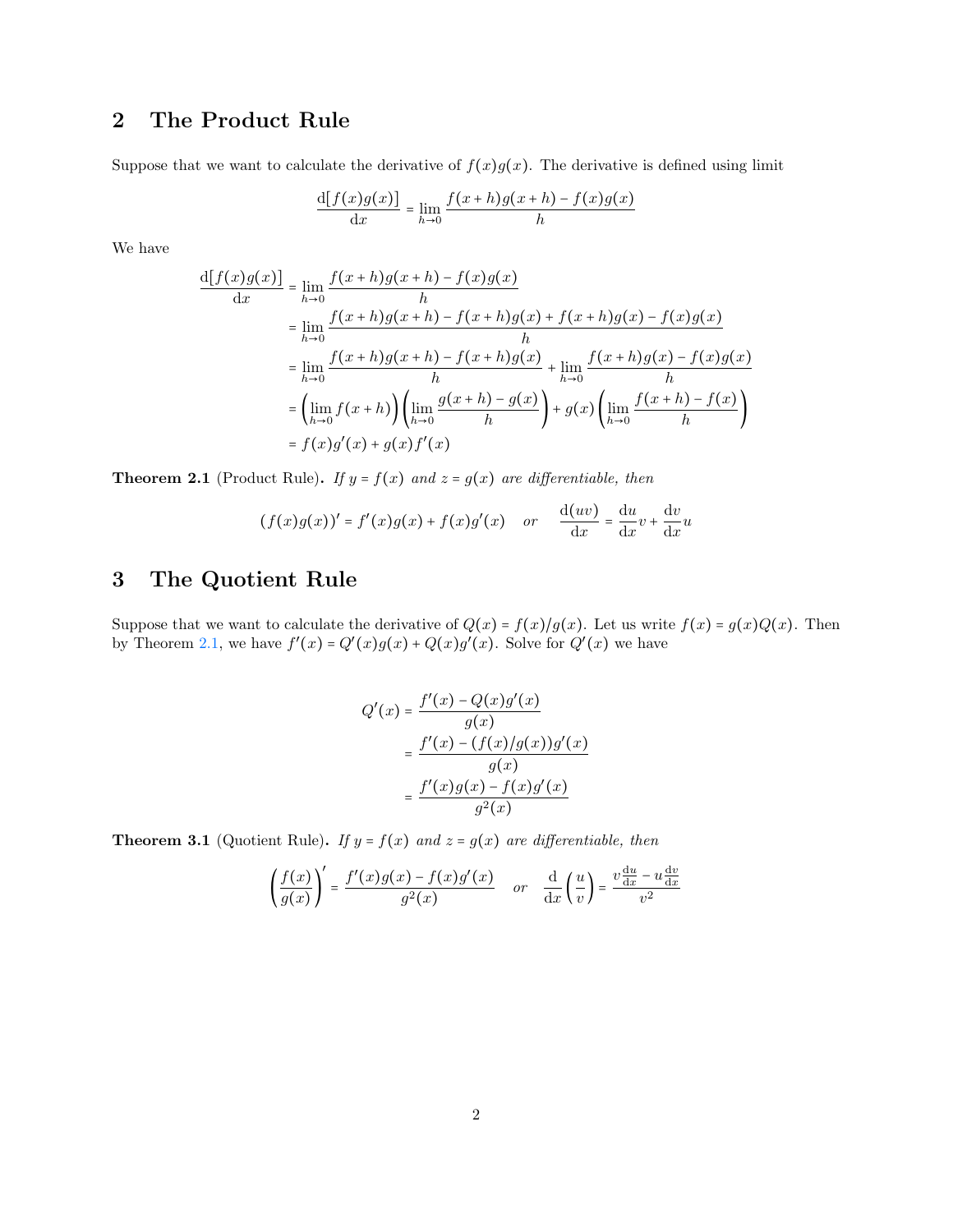## 4 Questions

1. Find derivatives of following functions

(a) 
$$
y = \sqrt{x} \cdot 2^x
$$
  
\n(b)  $y = (t^2 + 3)e^t$   
\n(c)  $f(x) = (x^2 - \sqrt{x})3^x$   
\n(d)  $g(t) = \frac{t - 4}{t + 4}$   
\n(e)  $g(t) = \frac{4}{3 + \sqrt{t}}$   
\n(f)  $f(x) = \frac{ax + b}{cx + k}$   
\n(g)  $f(x) = (2 - 4x - 3x^2)(6x^e - 3\pi)$ 

2. Use figure below to estimate the derivatives, or state why the derivative does not exist. Note that the graph of  $f(x)$  has a sharp corner.



- (a) Let  $h(x) = f(x) \cdot g(x)$ . Find  $h'(1), h'(2)$  and  $h'(3)$ .
- (b) Let  $k(x) = f(x)/g(x)$ . Find  $k'(1), k'(2)$  and  $k'(3)$ .
- (c) Let  $j(x) = g(x)/f(x)$ . Find  $j'(1), j'(2)$  and  $j'(3)$ .